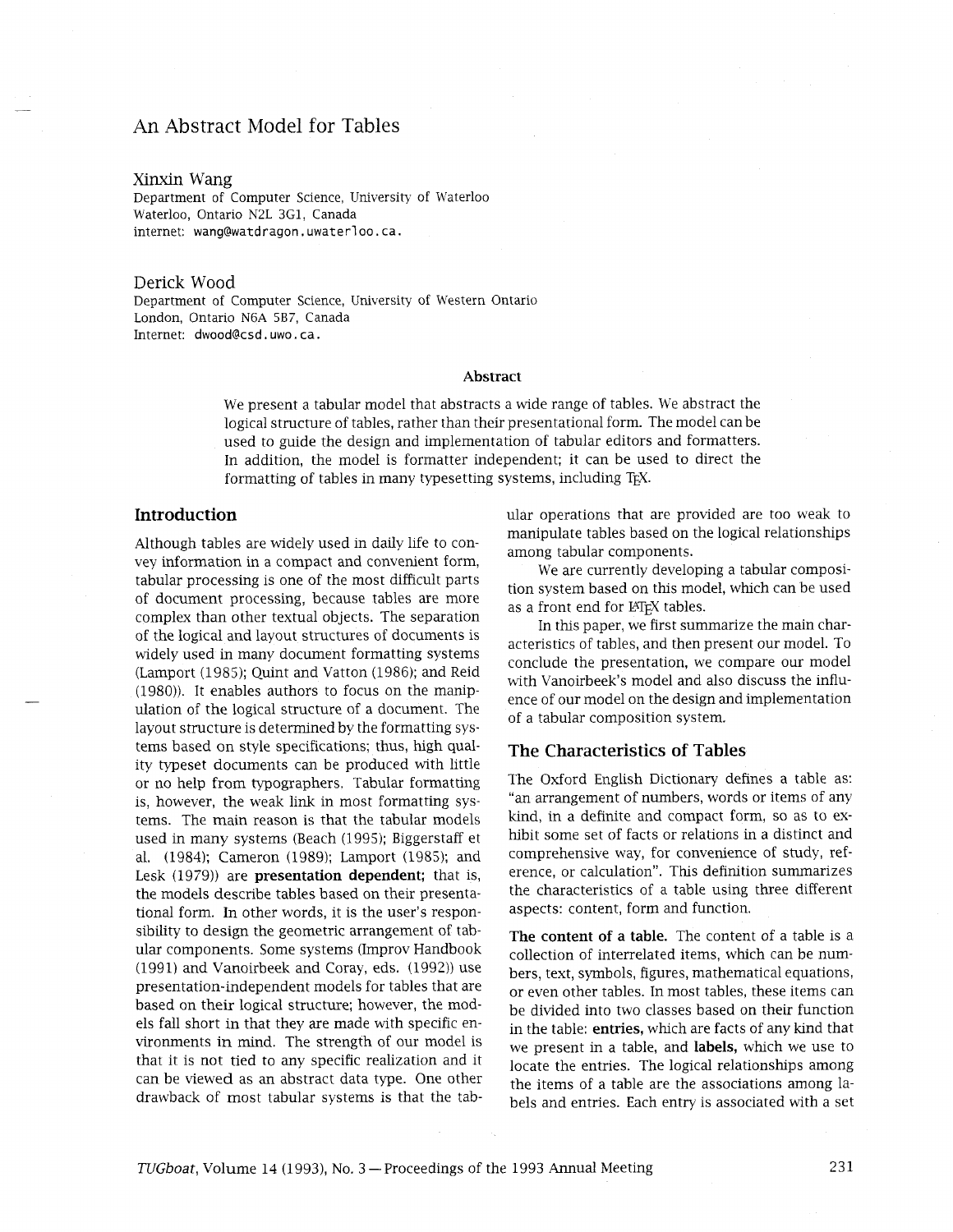| Mark         | Assignments |    | Exams        | Final |       |
|--------------|-------------|----|--------------|-------|-------|
| Year<br>Term | Assl        |    | Ass2 Midterm | Final | marks |
| 1991         |             |    |              |       |       |
| Winter       | 85          | 80 | 70           | 73    | 74    |
| Summer       | 78          | 79 | 65           | 70    | 70    |
| Fall         | 82          | 80 |              | 80    | 80    |
| 1992         |             |    |              |       |       |
| Winter       | 83          | 78 | 72           | 75    | 75    |
| Summer       | 80          | 76 |              | 78    | 78    |
| Fall         | 76          | 74 | 60           | 80    | 72    |

Table 1: The average marks of  $CS351(1991-1992)$ .

of labels; for example, in Table 1, entry 85 is associated with labels 1991, Winter, Assignments and Assl. The items and the logical relationships among them provide the **logical structure** of a table, which is the primary information conveyed by the table and which is independent of its presentational form.

We can describe the logical structure of a wide range of tables in this way: first, we group the labels into n **categories** such that in each category labels are organized in a tree structure, and then we associate each entry with one, or more,  $n$ -element sets of label sequences where each label sequence is the catenation of labels on the path from the root to a leaf in a category. For example, the labels of Table 1 can be grouped into three categories:

Year =  ${1991, 1992}$ ,

Term  $=$  {Winter, Summer, Fall}, and

 $Mark = \{Assignments, Exams, Final marks\}.$ In category Mark, there are two subcategories:

Assignments =  ${Ass1, Ass2}$  and

Exams = {Midterm, Final}.

Entry 85 is associated with a 3-element set of label sequences: {Year.1991, Term.Winter, Mark.Assignments.Ass1); Entry *76,* whch appears in the table twice, is associated with two 3 element sets of label sequences: {Year.1992, Term.Fall, Mark.Assignments.Ass1} and {Year.1992, Term.Summer, Mark.Assignments.Ass2}.

**The form of a table.** The content of a table must be presented in some form and on some medium. Usually, tables are presented as a row-column structure on a two-dimensional plane, such as paper or screen. The presentational form of a table consists of two components: the topological arrangement and the typographic specification. The topological arrangement is an arrangement of the table components in Table 2: The average marks of  $CS351(1991-1992)$ .

| Term         | Winter |      | Summer |      | Fall |      |
|--------------|--------|------|--------|------|------|------|
| Year<br>Mark | 1991   | 1992 | 1991   | 1992 | 1991 | 1992 |
| Assignments  |        |      |        |      |      |      |
| Ass1         | 85     | 83   | 78     | 80   | 82   | 76   |
| Ass2         | 80     | 78   | 79     | 76   | 80   | 74   |
| Exams        |        |      |        |      |      |      |
| Midterm      | 70     | 72   | 65     |      |      | 60   |
| Final        | 73     | 75   | 70     | 78   | 80   | 80   |
| Final Marks  | 74     | 75   | 70     | 78   | 80   | 72   |

two-dimensional space such that the logical structure of the table is clearly conveyed; for example, where to put the labels and entries and how to order the labels in a category. The typographic specification is a group of formatting attributes for rendering tabular data and the graphic objects that are used to outline the topological arrangement, such as the font type for entries, the line style for rules, and so on. The content of a table can be presented with different topological arrangements and different typographic specifications. For example, Tables 1 and 2 are two different presentations for a three-category table. Although the row-column structure is a familiar and natural form for tabular presentation, tables may also be presented in other forms, such as the bar graph, the pie graph, and so on.

**The function of a table.** The main function of a table is to convey data and its relationship in a compact and convenient way.

## **The Tabular Model**

In our opinion, a tabular composition system should allow users to be mainly concerned about the logical structure of tables; they should leave the presentational form to a high-quality tabular formatting system that requires little or no user intervention. A tabular model for such a system should possess the following characteristics:

- it can be used to abstract a wide range of tables;
- it is presentation independent; that is, it captures the logical structure of tables and ignores any topological and typographic attributes; and
- **<sup>0</sup>**it includes a group of operations that support tabular manipulation.

232 *TUGboat, Volume 14 (1993), No. 3 – Proceedings of the 1993 Annual Meeting*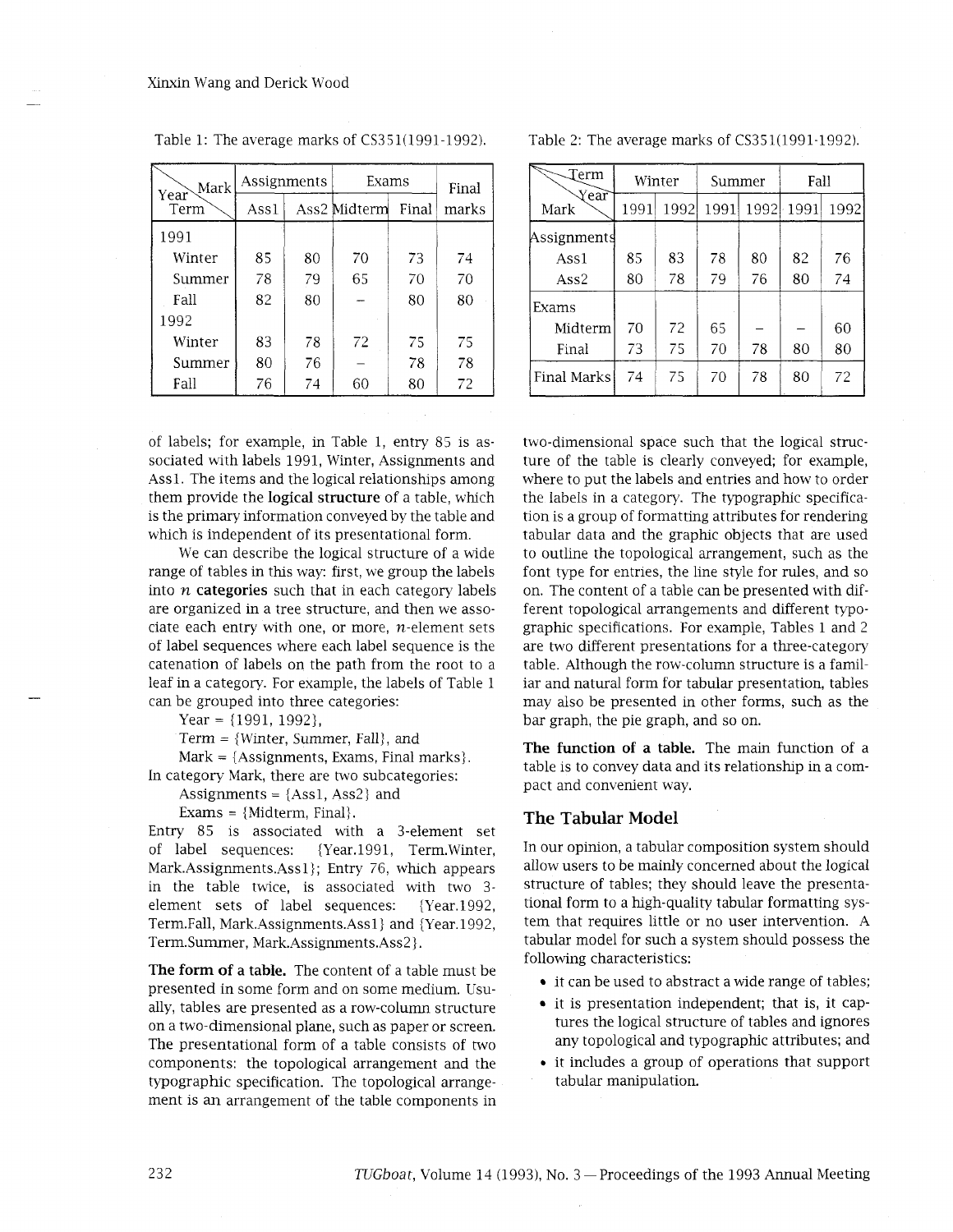

**Figure** *1:* The relationship between a labeled domain and its tree.

We specify our tabular model with mathematical notions so as to avoid the representational structure and the implementation details. Therefore, the model can also be viewed as an abstract data type; that is, an abstract table and a set of operations.

**Terminology.** We first define some terminology before we give the definition of an abstract table.

A **labeled set** is a label together with a set. We denote a labeled set as *(labe1,set).* 

A **labeled domain** is defined inductively as follows:

- 1. A labeled empty set  $(L, \emptyset)$  is a labeled domain.
- *2.* A labeled set of labeled domains is a labeled domain.
- *3.* Only labeled sets that are obtained with rules *1*  and *2* are labeled domains.

A labeled domain can be represented by an unordered tree of labels. Figure *1* presents the relationship between a labeled domain and its tree. Each node in the tree represents a labeled domain. For convenience, we will use the tree of a labeled domain to explain some concepts that are related to labeled domains. If a labeled domain  $D = (L, S)$ , we use *L[Dl* to denote the label L, of *D,* and *S[Dl* to denote the set *S* of *D.* 

**A label sequence** is either one label or the catenation of multiple labels separated with the symbol '.'. With the tree of Figure *1, Dl* and *Dl.dll.dll1* are two examples of label sequences. Operation  $\odot$  takes a *label* and a set of label sequences  $\{s_1, \dots, s_n\}$  as operands and its result is a set of label sequences such that

 $label \circled{s_1, \dots, s_n} = \{label \circled{s_1, \dots, s_n}\}$  =  ${label \circled{s_1, \dots, s_n}\}$ 

The **frontier** of a labeled domain *D* is the set of external nodes of the tree of *D.* It is denoted by *F[D]* and is defined inductively as

1.  $\{label\},$  if  $D = (label, \emptyset);$ 

2. *label* 
$$
\odot
$$
 ( $\bigcup_{n \in \mathbb{N}} F[x]$ ), if  $D = (label, S)$ .

 $x \in S$ <br>With the labeled domain of Figure 1,  $F[D1] =$ *{Dl.dll.dlll, D l . d l l . d l 1 2 , D l . d l 2 , Dl.dl3j.* 

*A* **frontier item** of label domain *D* is any member of F[Dl. It is the label sequence on a path from the root to an external node in the tree of labeled domain D.

An **item** of a labeled domain *D* is any prefix of a frontier item of *D;* it is the label sequence on a path from the root to a node in the tree of *D.* With the labeled domain of Figure *1, Dl, Dl.dl1, Dl.dll.dll1, Dl.dll.dll2, Dl.dl2* and *Dl.dl3* are all items of the labeled domain *Dl.* An item is actually the label sequence on the path from the root to a node in the tree of the labeled domain *D.* We use an item to identify its associated node.

If i is an item, we use  $LD[i]$  to denote the labeled domain represented by the associated node of  $i$  and  $P[i]$  to denote the item that identifies the direct parent of the associated node of  $i$ . For example, with the labeled domain of Figure 1, if  $i = D1.d11.d112$ , then  $LD[i]$  is the labeled domain  $(d112, \emptyset)$  and  $P[i] = D1.d11$ . If  $LD[i] = (L, S)$ , we also use  $L[i]$ to denote the label *L, S[i]* to denote the set *S,* and *F[i]* to denote the frontier of *LD[i].* 

The **dimension** of a labeled domain  $D = (L, S)$ is denoted by *Dim[D];* it is the number of elements in *S*. With the labeled domain of Figure 1,  $D1 =$ *(Dl, idll,d12,d131);* thus, *Dim[D1]* = *3.* We say that two items *i* and *j* are in the same dimension of *D* if and only if both the associated nodes of *i* and *j*  are in a child subtree of the tree of *D.* For example, with the labeled domain of Figure 1, *Dl.dl1* and *Dl.dll.dl11* are in the same dimension of *Dl,* but *Dl.dl1* and *Dl.dl2* are not.

For  $n > 1$ , an **n-set** is a set of *n* elements. For two sets A and *B,* A *8 B* is the set of all 2-sets that consists of one element of A and one element of *B.*   $A \otimes B$  is similar to, yet different from,  $A \times B$ , the Cartesian product of A and *B.* It is similar in that we take all pairs of elements, one from A and one from *B;* it is different because we obtain unordered pairs, rather than ordered pairs. It is **unordered Cartesian product.** 

We now apply  $\otimes$  to labeled domains as follows. It takes a labeled domain  $D = (L, S)$  as operand and it results in a set in which each element contains *Dim[D]* frontier items, each of which identifies an external node of a labeled domain in *S;* that is,

 $\otimes D = \emptyset$ , if  $S = \emptyset$  $=$   $\{L \odot \{t_1, \dots, t_n\} \mid t_i \in F[D_i], 1 \leq i \leq n\},\$ if  $S = \{D_1, \dots, D_n\}$ .

*TUGboat,* Volume *14 (1993),* No. *3* -Proceedings of the *1993* Annual Meeting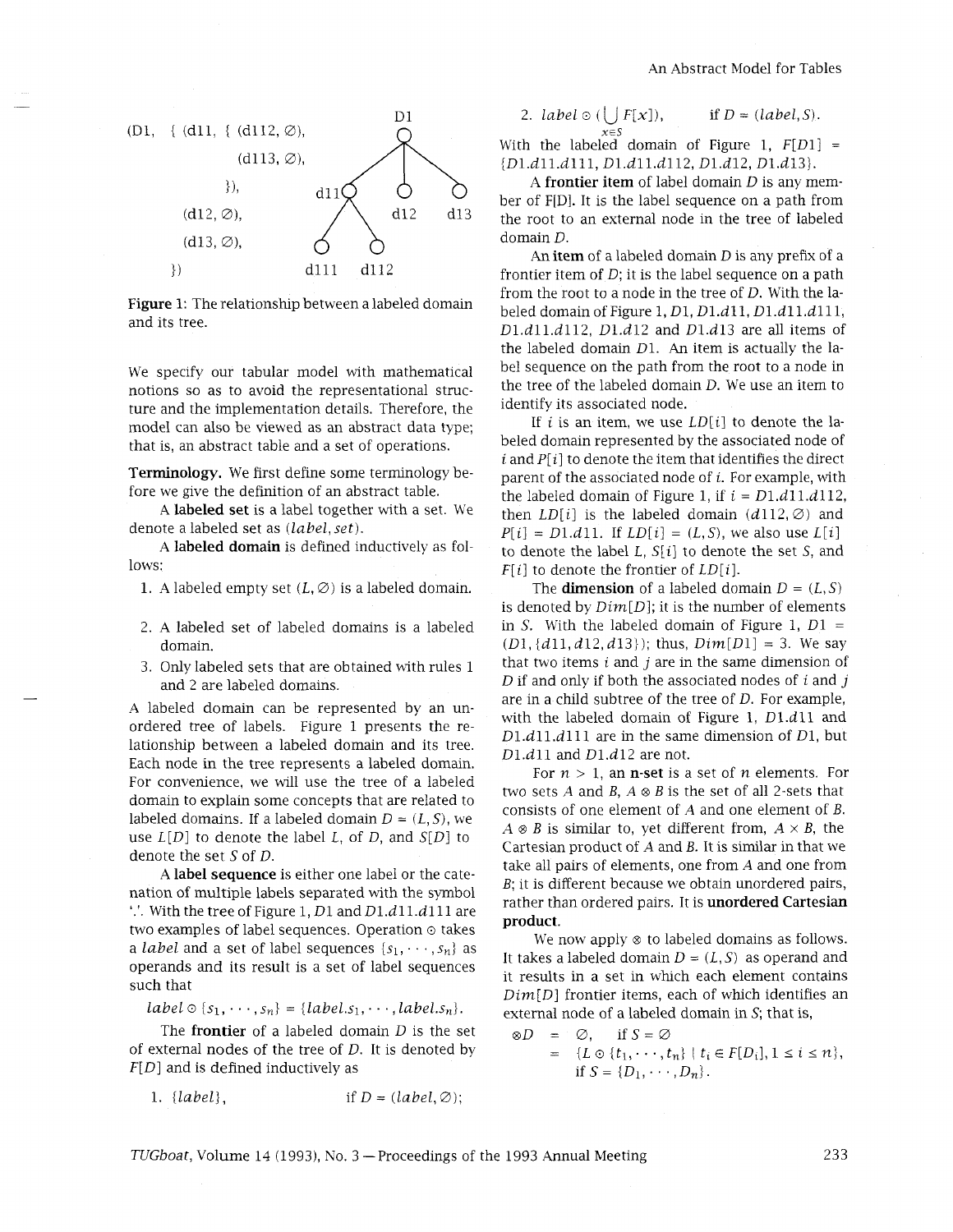| D <sub>3</sub> |                | d31            | d32            |    |
|----------------|----------------|----------------|----------------|----|
| D1             | D <sub>2</sub> |                | d312<br>d311   |    |
|                | d21            | e1             | e <sub>2</sub> |    |
| d11            | d22            | e3             | e5             |    |
|                | d23            | e4             |                |    |
|                | d21            | e <sub>6</sub> |                |    |
| d12            | d22            |                | e7             | e9 |
|                | d23            |                | e8             |    |

Table *3:* A three-category table.

For example, with the labeled domain of Figure *1, Dl* = *{{Dl.dll.dlll, Dl.dl2, Dl.d13}, iDl.dll.dll2, Dl.dl2, Dl.dl3)j.* 

**The definition of an abstract table. An abstract table** consists of three elements: a labeled domain, a set of entries, and a function from a set of  $n$ -element sets of frontier items  $(n$  is the dimension of the labeled domain) to the set of entries. It can be formally defined by a tuple  $(D, E, \delta)$ , where

- *D* is a labeled domain
- $\bullet$  E is a set of entries
- $\bullet$   $\delta$  is a partial function from  $\otimes D$  onto E

We use a labeled domain D to describe the category structure of a table, the dimension of a labeled domain corresponds to the number of categories of the table, and each labeled domain in *S[Dl*  corresponds to a category. We use a function to describe the logical associations among labels and entries. Using this model, Table 3 can be abstracted by  $(D, E, \delta)$ , where

$$
D = (D, \{(D1, \{(d11, \emptyset), (d12, \emptyset)\}), (D2, \{(d21, \emptyset), (d22, \emptyset), (d23, \emptyset)\}), (D3, \{(d31, \{(d311, \emptyset), (d312, \emptyset)\}), (d32, \emptyset)\}, (d32, \emptyset)\}
$$
\n  
\n
$$
\}
$$
\n
$$
E = \{e1, e2, e3, e4, e5, e6, e7, e8, e9\}, and
$$
\n
$$
\delta(\{D.D1.d11, D.D2.d21, D.D3.d31.d311\}) = e1;
$$
\n
$$
\delta(\{D.D1.d11, D.D2.d21, D.D3.d31.d312\}) = e2;
$$
\n
$$
\delta(\{D.D1.d11, D.D2.d22, D.D3.d31.d311\}) = e3;
$$
\n
$$
\delta(\{D.D1.d11, D.D2.d22, D.D3.d31.d312\}) = e3;
$$
\n
$$
\delta(\{D.D1.d11, D.D2.d23, D.D3.d31.d311\}) = e4;
$$

 $\delta({D.D1.d11, D.D2.d21, D.D3.d32})$  = *e5*;  $\delta({D.D1.d11, D.D2.d22, D.D3.d32}) = e5;$ 

|                                                                                            |                  | Table 4: A two-category table. |            |            |                |
|--------------------------------------------------------------------------------------------|------------------|--------------------------------|------------|------------|----------------|
|                                                                                            |                  | $\mbox{S1}$                    |            |            |                |
| $\mathbf{D}2$<br>$\mathbf{D}1$                                                             | S11              |                                | <b>S12</b> | <b>S13</b> | S <sub>2</sub> |
| $\mathop{\mathrm{L1}}$                                                                     | S111<br>$\rm e1$ | <b>S112</b><br>$\mathsf{e}2$   | $\rm e3$   | e4         | $\rm e5$       |
| $\mathbf{L}2$                                                                              | $\rm e6$         | $\rm e7$                       | $\rm e8$   | $\rm e9$   | $\rm e10$      |
| $\mathbf{L}3$                                                                              | e11              | $\rm e12$                      | e13        | $\rm e14$  | ${\tt e}15$    |
| (D.D1.d11, D.D2.d23, D.D3.d32)                                                             |                  |                                |            |            | $= e5;$        |
| $(D.D1.d12, D.D2.d21, D.D3.d31.d311) = e6;$<br>$(D.D1.d12, D.D2.d21, D.D3.d31.d312) = e7;$ |                  |                                |            |            |                |
| $(D \ D1 \ d12 \ D \ D2 \ d22 \ D \ D3 \ d31 \ d312) = e7$                                 |                  |                                |            |            |                |

 $\delta({D.D1.d12, D.D2.d23, D.D3.d31.d312}) = e8;$  $\delta({D.D1.d12, D.D2.d21, D.D3.d32})$  $= e9$ ;  $\delta({D.D1.d12, D.D2.d22, D.D3.d32})$  $= e9$ ;  $\delta([D.D1.d12, D.D2.d23, D.D3.d32])$  $=$  e9.

**Basic operations for abstract tables.** We define a basic set of operations for tabular editing. These operations are divided into four groups: operations for categories, items, labels, and entries. For each operation, we first give its name and the types of its operands and result, and then explain its semantics informally.

**Category operations.** There are two operations for categories.

The operation **Add-Category** adds a new category to a table. It takes a table  $T = (D, E, \delta)$  and a labeled domain  $D_m$  as operands, and returns a new table  $T' = (D', E', \delta')$  such that:

- (1)  $D'$  is produced by inserting  $D_m$  into the set of *D;*
- *(2)* the entry set  $E'$  is the same as  $E$ ;
- (3)  $\delta'$  maps any  $fs \in \otimes D'$ , which contains an element  $L[D].f$  such that  $f$  is a frontier item of  $D_m$ , to  $\delta(fs - \{L[D], f\})$ . For example, if T is Table 4, Add\_Category( $T$ ,  $D3$ ), where  $D3 =$ *(D3, {(T1,* ∅)*, (T2,* ∅)*}*)*, produces Table 5.*

The operation **Remove-Category** removes a category from a table. It takes a table  $T = (D, E, \delta)$ and an item  $d_i$  (which must identify an element of the set of labeled domain *D)* as operands, and returns a new table  $T' = (D', E', \delta')$  such that:

*(1) D'* is produced by deleting the labeled domain *LD[d,]* from the set of *D;*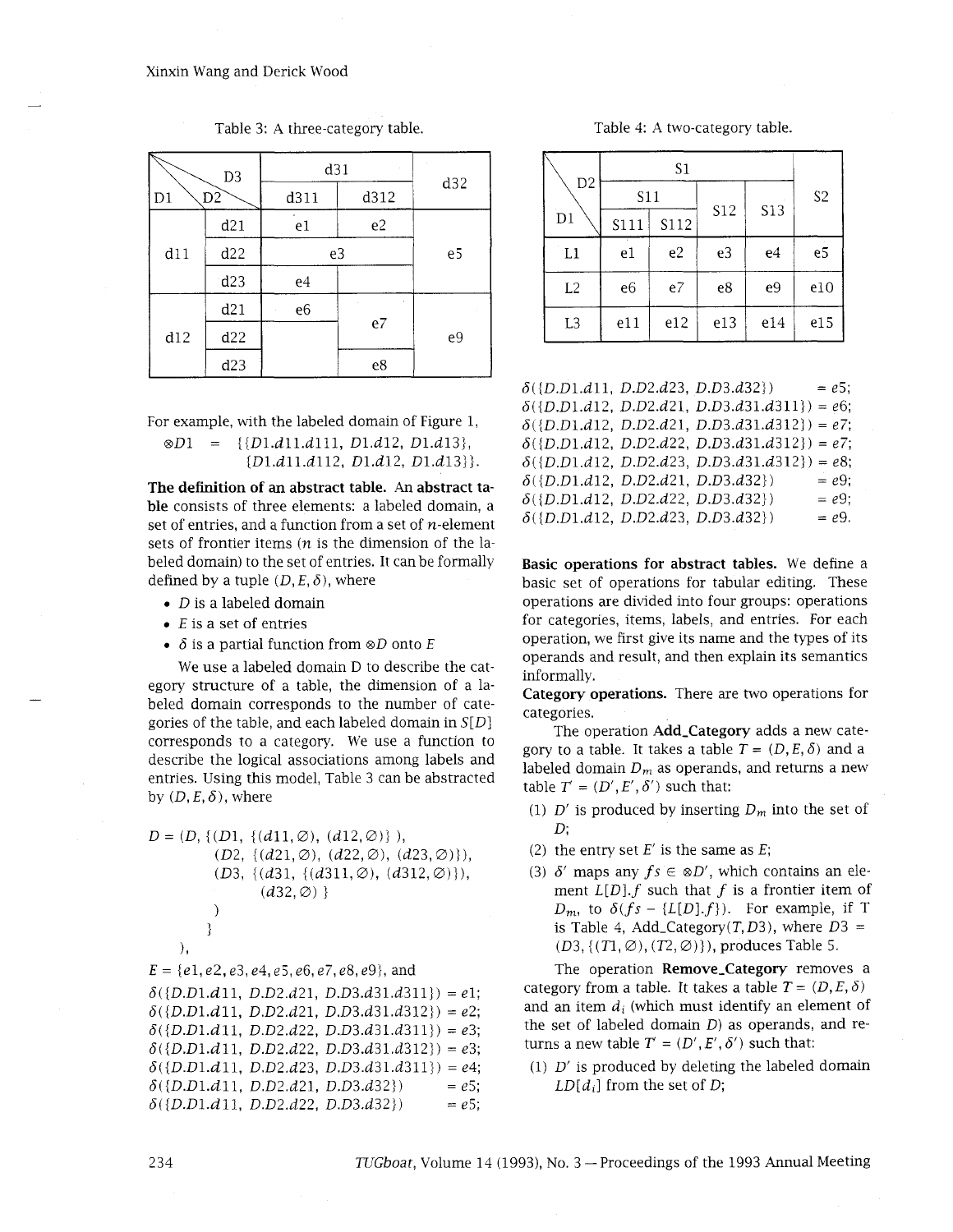| N              |                |                |      |                |            |                |  |
|----------------|----------------|----------------|------|----------------|------------|----------------|--|
|                | D <sub>2</sub> | S11            |      |                |            | S <sub>2</sub> |  |
| D <sub>3</sub> | D1             | S111           | S112 | <b>S12</b>     | <b>S13</b> |                |  |
|                | L1             | e1             | e2   | e <sub>3</sub> | e4         | e <sub>5</sub> |  |
| T1             | L2             | e <sub>6</sub> | e7   | e8             | e9         | e10            |  |
|                | L <sub>3</sub> | e11            | e12  | e13            | e14        | e15            |  |
|                | L1             | e1             | e2   | e3             | e4         | e5             |  |
| T <sub>2</sub> | L2             | e6             | e7   | e8             | e9         | e10            |  |
|                | L <sub>3</sub> | e11            | e12  | e13            | e14        | e15            |  |

Table 5: After adding a new category to Table 4.

Table 6: After removing a category from Table *5.* 

| ক              |      |                |     |                |                |  |  |
|----------------|------|----------------|-----|----------------|----------------|--|--|
|                |      | S1             |     |                |                |  |  |
| D <sub>2</sub> | S11  |                |     |                | S <sub>2</sub> |  |  |
| D <sub>3</sub> | S111 | S112           | S12 | <b>S13</b>     |                |  |  |
|                | e1   | e <sub>2</sub> | e3  | e4             | e5             |  |  |
| T <sub>1</sub> | e6   | e7             | e8  | e <sub>9</sub> | e10            |  |  |
|                | e11  | e12            | e13 | e14            | e15            |  |  |
|                | e1   | e2             | e3  | e4             | e5             |  |  |
| T <sub>2</sub> | e6   | e7             | e8  | e9             | e10            |  |  |
|                | e11  | e12            | e13 | e14            | e15            |  |  |

- (2) E' is a set in which each element is  $\{\delta(f s)$  ${L[D].k_1}, \cdots, \delta(fs \cup {L[D].k_m)})$  where fs is any element of  $\otimes D'$  and  $k_1, \dots, k_m$  are all frontier items of  $LD[d_i]$ ;
- (3)  $\delta'$  maps any  $fs \in \otimes D'$  to set  $\{\delta(fs \cup \{L[D], k_1\}),\}$  $\cdots$ ,  $\delta(f_{\mathcal{S}}\cup\{L[D],k_m\})\}$ . For example, if T is Table 5, then Remove\_Category $(T, D1)$  produces Table 6.

Item operations. There are four operations for items.

The operation Insert\_Item inserts a labeled tree to a category. It takes a table  $T = (D, E, \delta)$ , one of its items **p** (whch cannot be *D)* and a labeled domain C as operands and returns a new table  $T' = (D', E', \delta')$ such that:

- (1)  $D'$  is produced by inserting C into the tree of D such that C will be a child of  $LD[p]$ ;
- (2)  $E'$  is the same as  $E$ ;
- (3) if  $p$  is a frontier item of  $D$ , then  $\delta'$  will map every element  $fs \in \otimes D'$  which contains  $p.f$

| Table 7: After inserting an item to Table 4. |  |
|----------------------------------------------|--|
|                                              |  |

|                | D <sub>2</sub><br>S11 |                |            |     |     | S <sub>2</sub> |
|----------------|-----------------------|----------------|------------|-----|-----|----------------|
| D1             | S111                  | S112           | <b>S12</b> | S13 | S14 |                |
| L1             | e1                    | e <sub>2</sub> | e3         | e4  |     | e5             |
| L2             | e <sub>6</sub>        | e7             | e8         | e9  |     | e10            |
| L <sub>3</sub> | e11                   | e12            | e13        | e14 |     | e15            |

Table 8: After deleting an item from Table 4.

| D <sub>2</sub> |      | S11  |     | S <sub>2</sub> |  |
|----------------|------|------|-----|----------------|--|
| D1             | S111 | S112 | S13 |                |  |
| L1             | e1   | e2   | e4  | e5             |  |
| L <sub>2</sub> | e6   | e7   | e9  | e10            |  |
| L <sub>3</sub> | e11  | e12  | e14 | e15            |  |

such that f is a frontier item of C, to  $\delta((fs {p.f}$ )  $\cup$  {p}); otherwise,  $\delta'$  on these elements is undefined; for other  $fs \in \otimes D'$ ,  $\delta'(fs)$  is the same as  $\delta(fs)$ . For example, if T is Table 4, Insert\_Item(T, D.D2.S1, C), where  $C =$  $(S14, \emptyset)$ , produces Table 7.

The operation Delete\_Item deletes a labeled tree from a category. It takes a table  $T = (D, E, \delta)$ and one of its items  $i$  (which cannot be  $D$  or any item that identifies a child of  $D$ ) as operands, and returns a new table  $T' = (D', E', \delta')$  such that:

- (1)  $D'$  is produced by removing the labeled domain  $LD[i]$  from  $D;$
- (2)  $E'$  is produced by removing all entries that are not mapped from any element in  $\otimes D'$  by  $\delta$ ;
- (3) if the old parent of i, i.e,  $P[i]$ , becomes a frontier item, then  $\delta'$  on any  $fs \in \otimes D'$ , which contains  $P[i]$ , is undefined; for other  $fs \in \otimes D'$ ,  $\delta'(fs)$  is the same as  $\delta(f_s)$ . For example, if T is Table 4, Delete\_Item(T, D.D2.S1.S12) produces Table 8.

The operation Move\_Item moves a subtree to a new place within a category. It takes a table  $T = (D, E, \delta)$  and two of its items c and p that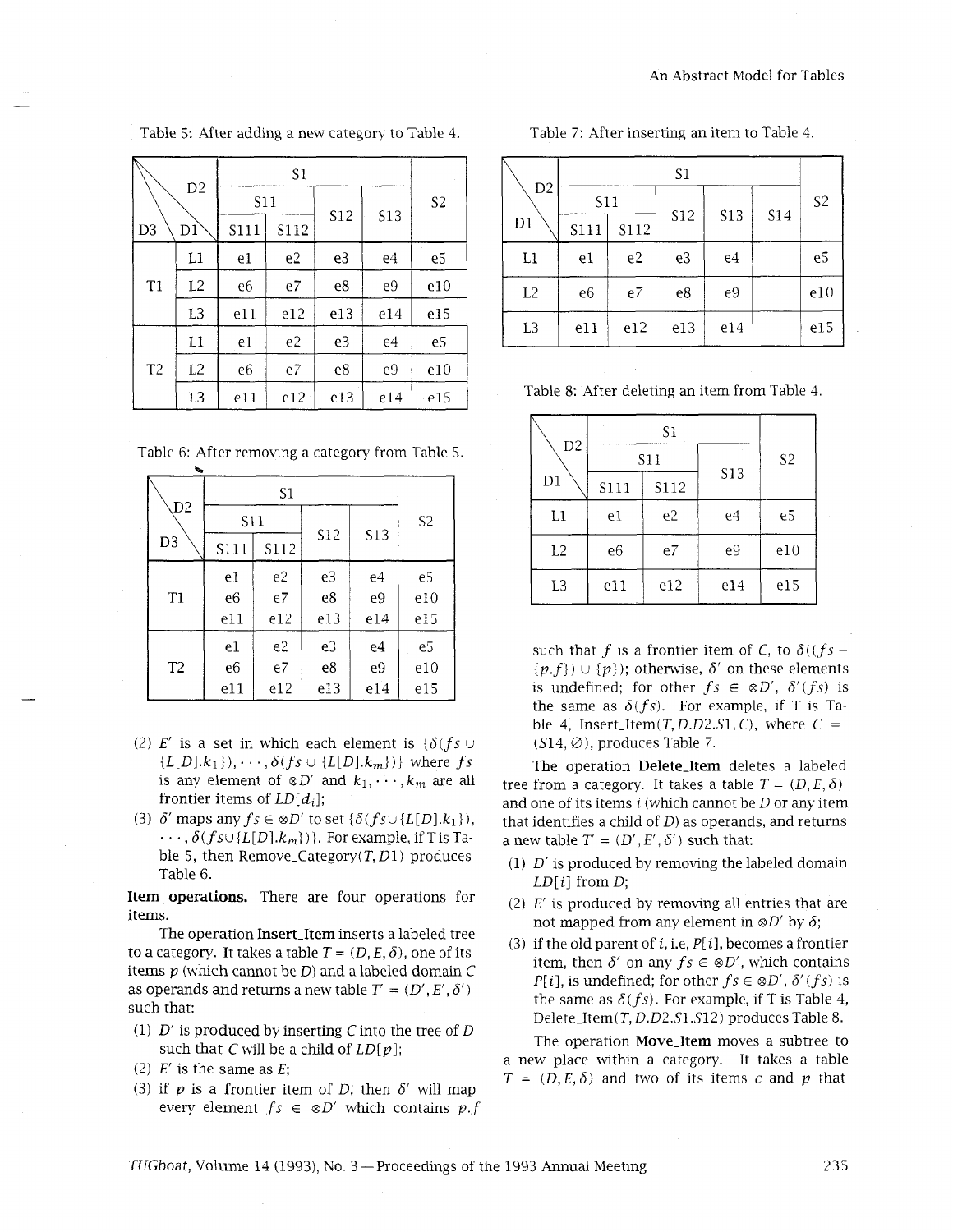| D2 | S1  |                 | S11            | S <sub>2</sub> |                |
|----|-----|-----------------|----------------|----------------|----------------|
| D1 | S12 | S <sub>13</sub> | S111           | S112           |                |
| L1 | e3  | e4              | e1             | e <sub>2</sub> | e <sub>5</sub> |
| L2 | e8  | e9              | e <sub>6</sub> | e7             | e10            |
| L3 | e13 | e14             | e11            | e12            | e15            |

Table 9: After moving an item in Table 4.

are in the same dimension of  $D$  (p cannot be a descendant of  $\hat{c}$ ) as operands, and returns a new table  $T = (D', E', \delta')$  such that:

- (1) D' is produced by moving labeled domain  $LD[c]$  to be a child of labeled domain  $LD[p]$ ;
- (2)  $E'$  is the same as  $E$ ;
- (3)  $\delta'$  maps any  $fs \in \otimes D'$  which contains item p.t where t is a frontier item of  $LD[c]$  to  $\delta((fs - \{p.t\}) \cup \{P[c].t\})$ , and if the old parent of  $c$ , i.e,  $P[c]$ , become a frontier item of D', then  $\delta$  on any  $fs \in \otimes D'$ , which contains  $P[c]$ , is undefined; for other  $fs \in \otimes D'$ ,  $\delta'(fs)$ is the same as  $\delta(f_s)$ . For example, if T is Table 4, Move\_Item $(T, D.D2.S1.S11, D.D2)$  produces Table 9.

The operation **Copy-Item** duplicates a subtree in a category. It takes a table  $T = (D, E, \delta)$ , two of its items  $c$  and  $p$  that are in the same dimension of  $D$ , and a label  $l$  as operands, and returns a new table  $T' = (D', E', \delta')$  such that:

- (1)  $D'$  is produced by copying labeled domain  $LD[c]$  to be a child of labeled domain  $LD[p]$ and assigning label  $l$  to the new labeled domain copied from  $LD[c]$ ;
- (2)  $E'$  is the same as  $E$ ;
- (3) if c is a frontier item of D, then  $\delta'$  maps any  $fs \in \otimes D'$  which contains item p.l to  $\delta((fs - \{p,l\}) \cup \{c\})$ , otherwise,  $\delta'$  maps any  $fs \in \otimes D'$  which contains item *p.l.t* such that *c.t* is a frontier item of D to  $\delta((fs - \{p.l.t\})$  $\{c.t\}$ ; for other  $fs \in \otimes D'$ ,  $\delta'(fs)$  is the same as  $\delta(f_s)$ . For example, if T is Table 4,  $Copy_Item(T, D.D2.S1.S112, D.D2.S1, S14)$ produces Table 10.

**Label operations.** There are two operations for labels.

The operation **Put-Label** assigns a new label to a labeled domain. It takes a table  $T = (D, E, \delta)$ , one of its items  $i$ , and a label  $l$  as operands, and returns a Table 10: After copying an item in Table 4.

| D <sub>2</sub> | <b>S11</b>     |                | <b>S12</b> | <b>S13</b>     |                | S <sub>2</sub> |
|----------------|----------------|----------------|------------|----------------|----------------|----------------|
| $_{\rm D1}$    | S111           | S112           |            |                | S14            |                |
| L1             | e1             | e <sub>2</sub> | e3         | e <sub>4</sub> | e <sub>2</sub> | e5             |
| L2             | e <sub>6</sub> | e7             | e8         | e9             | e7             | e10            |
| L3             | e11            | e12            | e13        | e14            | e12            | e15            |

new table by assigning the label  $l$  to labeled domain  $LD[i]$ .

The operation **Get\_Label** takes a table  $T =$  $(D, E, \delta)$  and one of its items i and returns the label of i.

**Entry operations.** There are two operations for entries.

The operation **Put-Entry** associates a new entry with a set of frontier items. It takes a table  $T = (D, E, \delta)$ , an entry *e* and a number of frontier items  $f_1, \dots, f_{Dim[D]}$  such that  $\{f_1, \dots, f_{Dim[D]}\}$ must be an element of  $\otimes D$ . It returns a new table by putting entry  $e$  into table  $T$  such that the new function maps  $\{f_1, \dots, f_{Dim[D]}\}\$  to e. If the old entry mapped from  $\{f_1, \dots, f_{Dim[D]}\}\$ is not mapped from any other element in  $\otimes D$ , it will be deleted from E.

The operation **Get-Entry** returns the entry that is associated to a set of frontier items. It takes a table T and a number of frontier items  $f_1, \dots, f_{Dim[D]}$ such that  $\{f_1, \dots, f_{Dim[D]}\}\$  must be an element of  $\otimes$ D as operands, and returns the entry that is mapped from  $\{f_1, \cdots, f_{Dim[D]}\}.$ 

## **Conclusions**

We have presented a tabular model that, although it is not a universal model, can be used to abstract a wide range of tables. This model is presentation independent because it abstracts only the logical structure of multi-dimensional tables and excludes any topological and typographic attributes. This characteristic makes it possible to design a tabular composition system in such a way that users are mainly concerned about the logical structure of tables, and the layout structure of a table is determined by the system based on style specifications. In this way, we can manipulate and format tables in a uniform way like other textual objects.